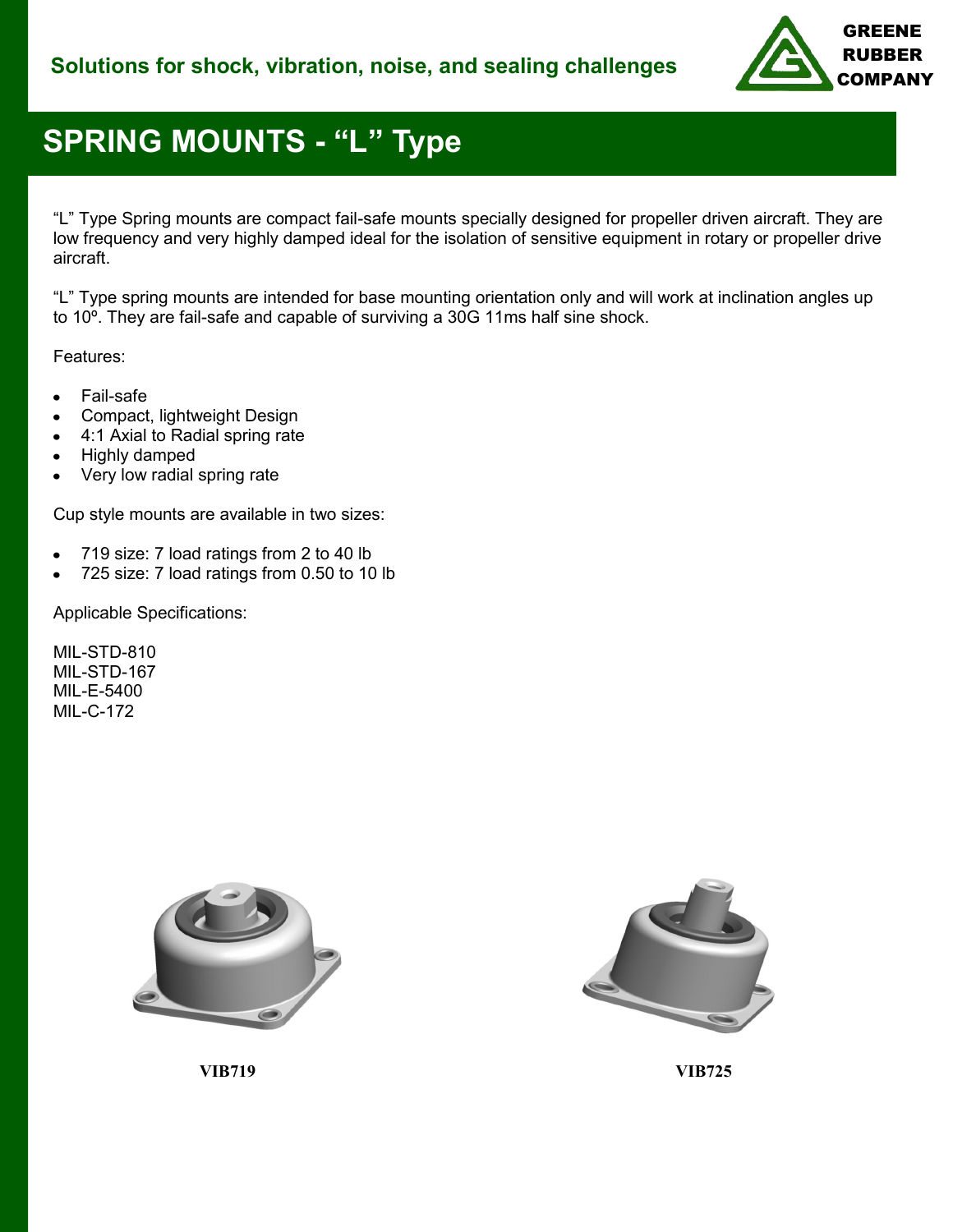

## **VIB719 CUP MOUNTS**

#### **PRODUCT SPECIFICATIONS**

Operating Temperature: -67 to +250 F Maximum Transmissibility at Resonance: 2.5 Load Capacity: 2.0 – 40 lb Part Weight: 3.6 oz. Maximum Dynamic Input: 0.08 inch DA Maximum Radial Travel: 0.286 inch Materials & Finish: Cup: 5052 AL per QQ-A-250

 Bright anodize per MIL-A-8625 Base plate: 5052 AL per QQ-A-250 Clear anodize per MIL-A-8625 Core: 6061 AL per QQ-A-225 Clear Anodize per MIL-A-8625 Grommet: EPDM



**Performance Characteristics**

| <b>Load Rating</b><br>(lbs) |      | Axial<br><b>Natural</b><br>Frequency | <b>Spring Rate</b> |                | <b>Spring Rate</b> |                                     |
|-----------------------------|------|--------------------------------------|--------------------|----------------|--------------------|-------------------------------------|
| Min                         | Max  | Hz                                   | $1b$ /in           | N/mm           | $1b$ /in           | N/mm                                |
| 2.0                         | 4.5  |                                      | 22.5               | $\overline{4}$ | 6                  | 1                                   |
| 3.0                         | 6.0  |                                      | 30                 | 5              | 8                  | 13                                  |
| 4.5                         | 10   |                                      | 50                 | 9              | 13                 | 2                                   |
| 6.25                        | 12.5 | 7                                    | 63                 | 11             | 16                 | 3                                   |
| 9.0                         | 16   |                                      | 80                 | 14             | 20                 | $\overline{4}$                      |
| 10                          | 20   |                                      | 100                | 18             | 25                 | 4                                   |
| 20                          | 40   |                                      | 200                | 35             | 50                 | 8                                   |
|                             |      |                                      |                    |                |                    | <b>Dynamic Axial Dynamic Radial</b> |



\*Fn at max rated load and .036 inch DA input To correct for loads lower than rated load use:  $F_n = F_{nn} * \sqrt{P_r/P_a}$ 

Where:

Fn: Natural Frequency at actual load (Hz)

Fnn: Nominal Natural Frequency (Hz)

Pr : Rated load

Pa : Actual load

| <b>Variation</b> | Approx. Un-<br>der Min Load Extended | <b>Maximum</b> | <b>Minimum</b><br><b>Compressed</b> |  |
|------------------|--------------------------------------|----------------|-------------------------------------|--|
| <b>STANDARD</b>  | 1.406                                | 1.54           | 0.982                               |  |
|                  | 1.562                                | 1.706          | 1.148                               |  |

| <b>Variation</b> | Thread 'A'                     |  |
|------------------|--------------------------------|--|
| <b>STANDARD</b>  | .250-20 UNC-2B x .375 Min Deep |  |
| - L              | .250-20 UNC-2B x .562 Min Deep |  |
| -F               | .250-28 UNF-2B x .375 Min Deep |  |
| -LF              | .250-28 UNC-2B x .562 Min Deep |  |